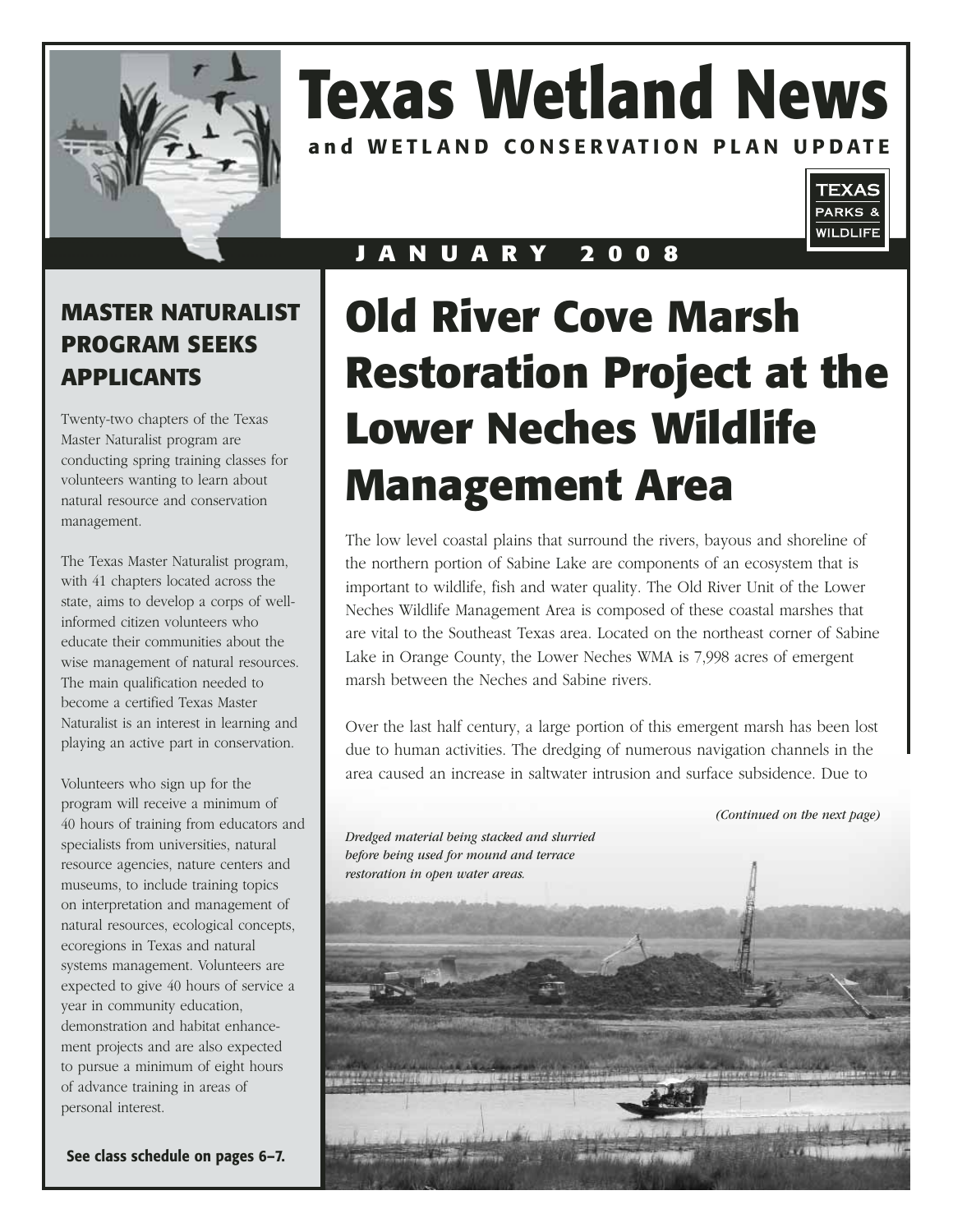

*Aerial photo of marsh mounds and terraces during construction.* 

### **Old River Cove Marsh Restoration Project, continued**

the fragile nature of the highly organic soils, the emergent marsh has been slowly degraded and converted to open water from the impact of fast flows of tides in and out of the marsh.

In order to reclaim some of the emergent marsh and historic hydrological flow in the Lower Neches Wildlife Management Area, the Old River Restoration Project began. This project has used two phases in order to accomplish these goals.

One phase of the project uses the placement of two earthen plugs and culverts to restore the historic hydrologic flows that the marsh once had. The other phase of the project uses dredge material mined from an old disposal site to restore elevation of the open water areas back to emergent marsh levels and allow vegetation to regain coverage. By restoring the hydrologic flows and bringing open water areas back to marsh level, the marsh can regain its historic hydrologic and vegetative form.

The restoration of hydrologic flows to the marsh began with the construction of two earthen plugs and culverts under nearby Lake Street. One plug was built across a ditch beside SH 87 just outside of Bridge City and functions to attenuate tidal fluctuations and prevent frequent inflows of saltwater into the marshes north of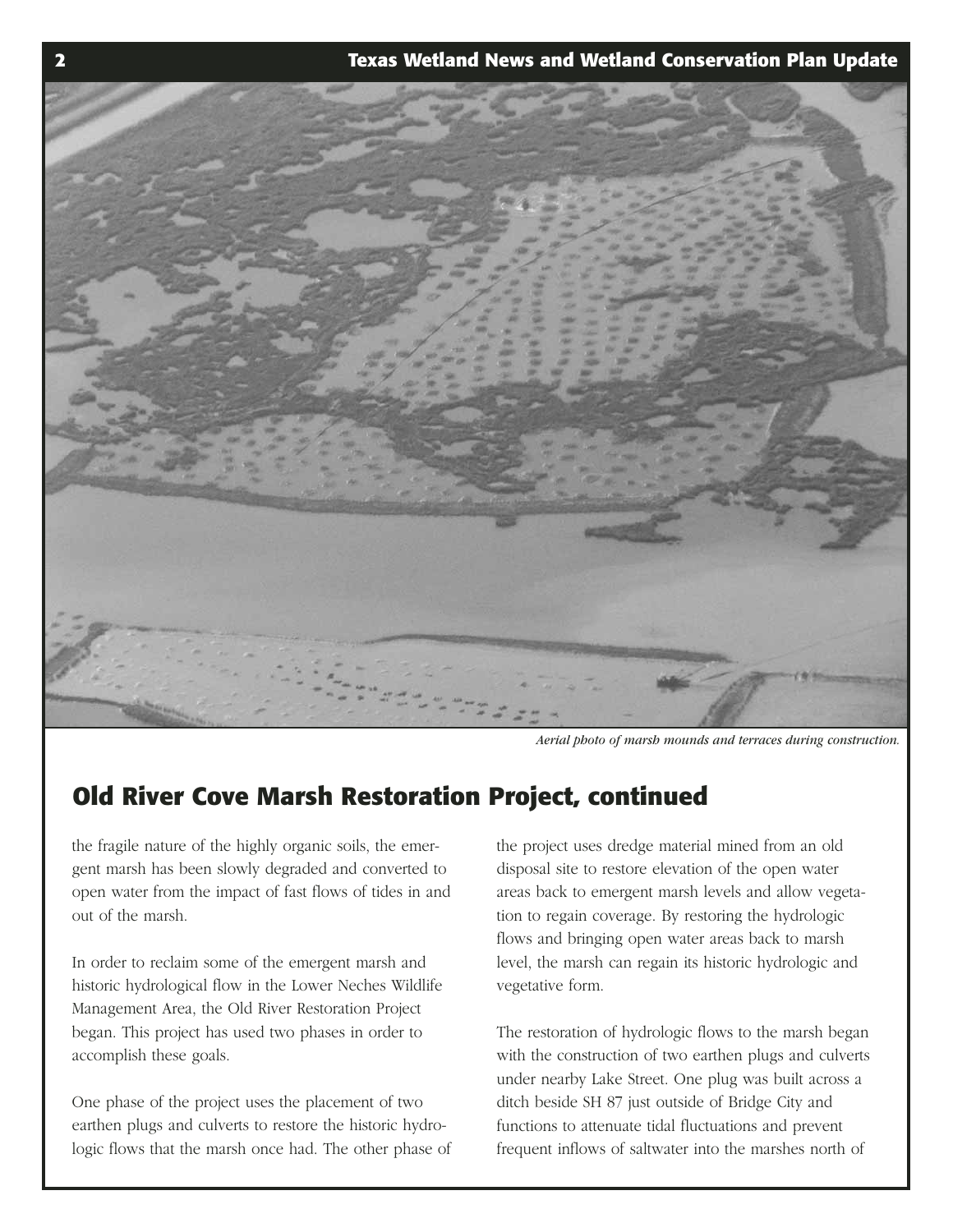the highway. The newest plug crosses a ditch along Lake Street on the east side of the project and serves the same functions in addition to forcing tidal waters to follow the historic water course of Old River Bayou. The plugs slow the normal tidal surge in and out of the marsh to reduce spikes in salinity and also deter the ill effects of strong tidal flows.

The culverts are located under Lake Street near the old bayou channel, and aid the re-direction of tidal movement back to historic flows. These plugs were constructed at a level that would still allow high water to crest over the top, but not allow the velocity of the water to be as high as it enters and leaves the marsh. With the plugs put into place at this elevation, normal tidal flow is forced through the historic system of bayous and marsh, and hydrology is restored to its historic patterns.

The other phase of the Old River Restoration Project is the reconstruction of lost emergent marsh using dredge

material. Material used for this phase of the project was already in place in a mound located directly adjacent to the project on Texas Parks and Wildlife Department land. This material was dredged from the Gulf States Utilities canal when it was constructed and provided an excellent source of material near the project. The material from this mound was excavated, slurried, then pumped into open water areas of the marsh to create mounds and terraces that will allow the marsh to regain its historic emergent cover.

The reconstruction of lost emergent marsh would not be complete without the reestablishment of vegetative cover. This was accomplished by planting the mounds and terraces with beneficial marsh grass clusters in order for bare ground to regain cover and maintain soil stability. Once the newly placed dirt had settled, marsh grasses were planted by hand and have already increased in coverage in many areas in the short time they have been in place. With the new plantings and the

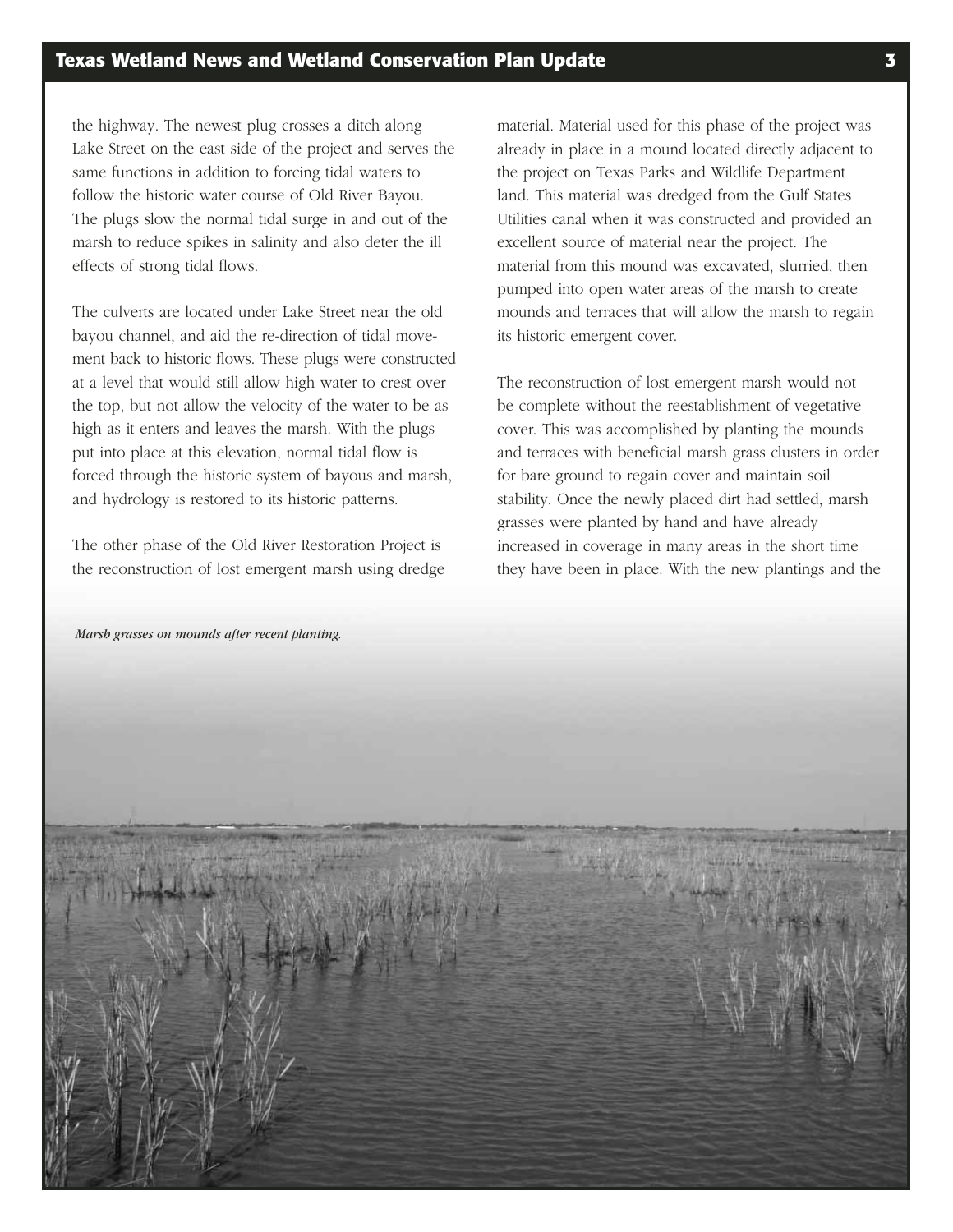number of volunteer plants, it is expected that the mounds and terraces will regain vegetative cover relatively quickly.

The benefits of this project have already become evident. Submerged vegetation has increased greatly as this project has progressed. This increased amount of submerged vegetative cover provides vital cover for marine organisms and food for migrating waterfowl. Many small wading birds and migrating waterfowl have already been seen in the marsh restoration area, with high numbers of fish and shrimp utilizing the submerged vegetation.

The benefits of this project go beyond the immediate footprint it has made and have had a positive impact on the marshes that surround the area. The surrounding marshes benefit from the restoration of hydrologic flows to the marsh by no longer being subjected to the stress of salinity spikes and strong tidal currents eroding the fragile organic soils. Increasing the amount of vegetative cover in the project site provides a source of new plants to colonize the surrounding marshes, helps reduce the strength of wind-generated waves within open water areas of the marsh, and increases the size of habitat patches, benefiting all wetland wildlife. This has increased the overall health of the marsh surrounding the project.

The Old River Restoration Project has been a shining example of how dredge material, once thought of as waste, can be used to repair emergent marsh. Along with the increase in emergent marsh and the example of how historic water flows benefit submerged vegetation, the knowledge gained from this project can be applied in other marshes in need of restoration.

**For more information, contact Andrew Peters at (409) 736-2551.**

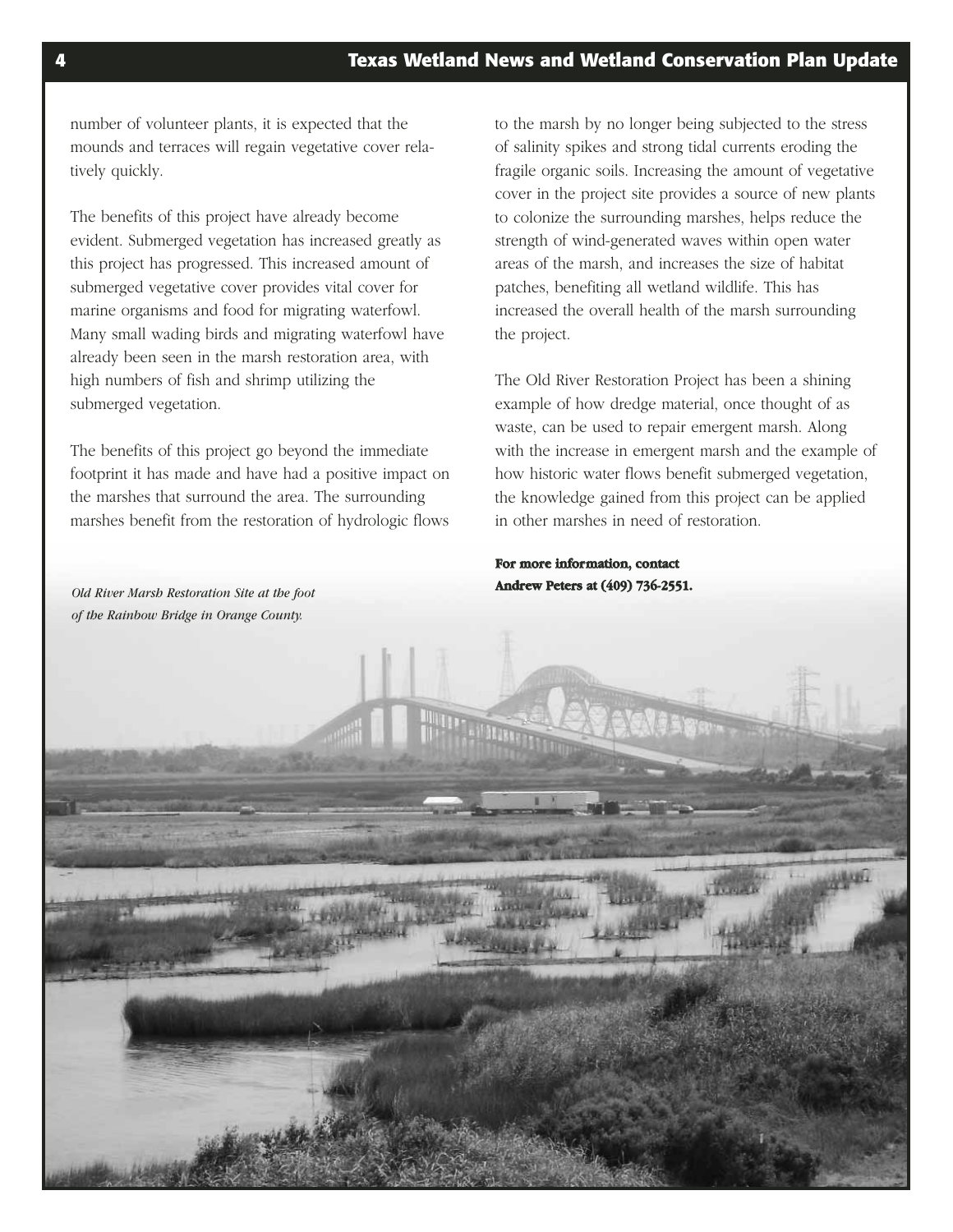## **Carter Smith Named TPWD Executive Director**

SAN ANTONIO, Texas — Carter Smith was named executive director of the Texas Parks and Wildlife Department on Dec. 5 at a special meeting of the TPW Commission in San Antonio. Smith will be leaving the helm at The Nature Conservancy of Texas to take the top job at TPWD.

"Carter Smith is a well-respected conservationist and has proven his ability to develop successful partnerships with landowners and others," said TPW Commission Chairman Peter Holt. "He is a hunter and angler and a seventh-generation Texas landowner. He understands the conservation challenges we face in our rapidly growing and changing state and will provide a fresh perspective as we strive to meet our mission."

The Commission took action to accept the recommendation of the search committee in a public meeting after discussing the issue in executive session. The search committee consisted of TPW Commission Chairman Peter Holt, Chairman-Emeritus Lee Bass, Vice-Chairman Dan Friedkin, Commissioner Mark Bivins, and former Chairman Joseph Fitzsimons.

Smith has been with The Nature Conservancy of Texas since 1998 and has been the state director since 2004. Prior to his promotion to state director, Smith served as director of conservation programs, where he was responsible for conservation, external affairs and science programs. Before working at The Nature Conservancy, he was the first executive director of the Katy Prairie Conservancy and continues to serve on their Advisory Board.

Smith is a native of Central Texas and began his career in 1992 at the Texas Parks and Wildlife Department as a management intern, assisting in the Private Lands and Public Hunting programs. He has a wildlife management degree from Texas Tech and a master's degree in conservation biology from Yale University.

Smith has served on numerous science, conservation, land trust and advisory councils. Besides the Katy Prairie Conservancy, he has served on the Texas Land Trust Council



© LYNN MCBRIDE, THE NATURE CONSERVANCY

and advisory boards for Texas Tech, Texas A&M and Texas State University. Most recently, he served on TPWD's State Parks Advisory Committee.

"I am deeply honored to accept this new challenge," said Smith. "I was very fortunate to begin my professional career at Texas Parks and Wildlife, and have had much contact with the professionals at the agency through the years. I look forward to working with people I admire and respect to further TPWD's conservation mission."

Texas Parks and Wildlife is the state agency responsible for managing and conserving Texas' natural and cultural resources. The agency has an annual budget of \$405.8 million and a full-time staff of about 3,100 in 11 internal divisions: Wildlife, Coastal Fisheries, Inland Fisheries, Law Enforcement, State Parks, Infrastructure, Communications, Administrative Resources, Information Technology, Human Resources and Legal.

Smith will replace Robert L. Cook, who retired on August 31, 2007. Cook has been executive director since February 2002 and is serving as interim executive director until Smith takes the helm in late January.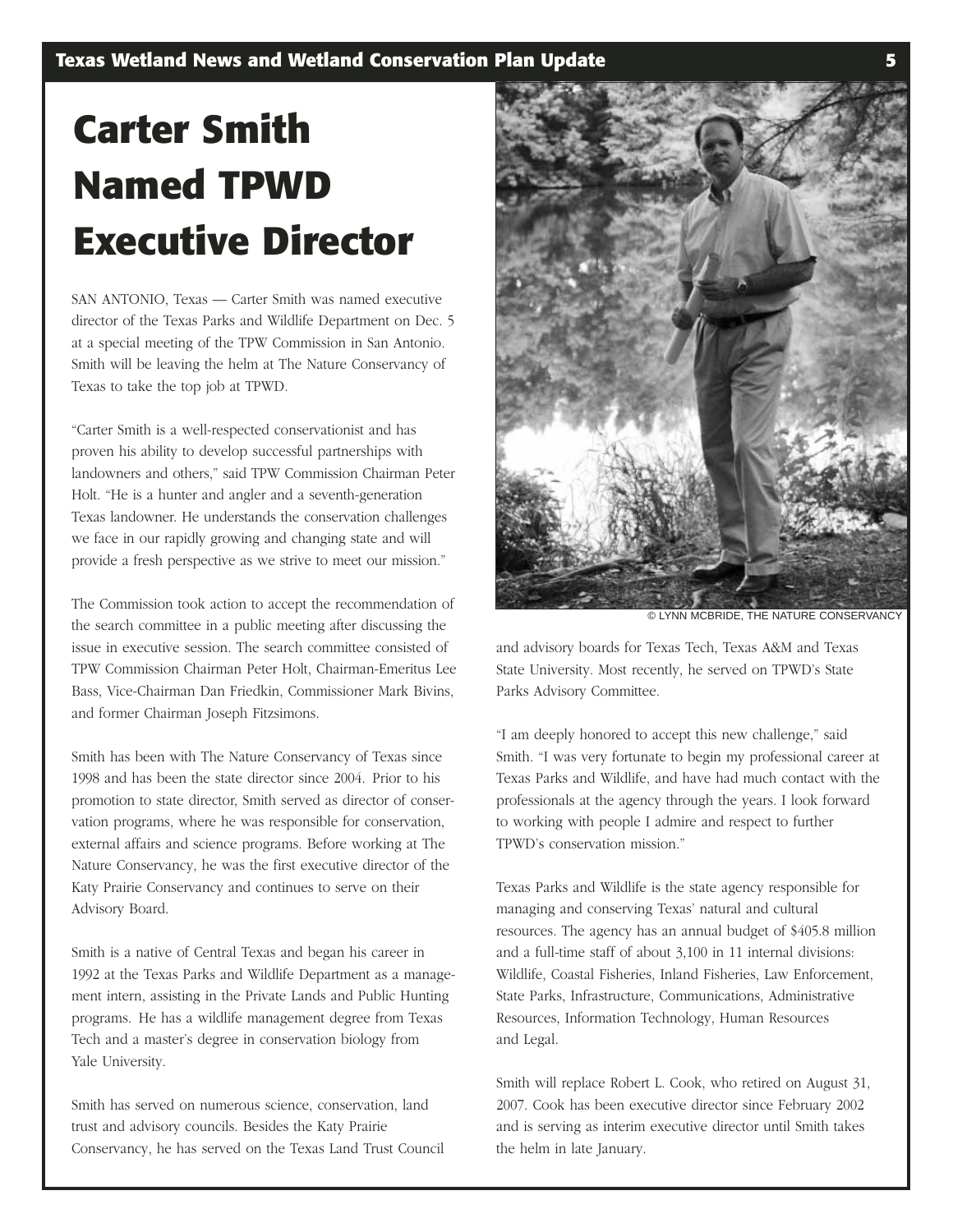## **Master Naturalist Training Classes**

Texas Master Naturalist Chapters that are offering volunteer training this spring are listed below with contact information. Enrollment is limited in most chapters and some registration deadlines are approaching fast, so contact a chapter near you to see if seating is still available.

#### **ABILENE–Big Country Chapter**

Training begins April 7, 2008 and registration closes April 2. Call (325) 672-6048 or e-mail jaeger@hughes.net

#### **AUSTIN–Capital Area Chapter**

The 2008 class registration has closed. Contact the chapter to be included on the wait list for the next class. For chapter information, visit http://camn.org

#### **BRENHAM–Gideon Lincecum Chapter**

Classes begin February 2. Registration deadline is January 25. For details, call (936) 878-1988 or visit http://gideonlincecum.org

#### **BURNET–Highland Lakes Chapter**

Training starts March 6 and registration accepted until then unless the course limit is reached. For information, e-mail hlmninfo@281.com

#### **CAMERON–El Camino Real Chapter**

The initial class of this new chapter begins on January 15 with an early December registration deadline. Enrollment information available at (254) 605-0669 or e-mail michael.mitchell@tpwd.state.tx.us

#### **CONROE/HUNTSVILLE–Heartwood Chapter**

Classes begin March 1 and the registration deadline is February 15, 2008. For information, call (832) 381-6921 or e-mail training@heartwoodtmn.org

#### **DALLAS–North Texas Chapter**

The chapter will host an Open House on January 8, 2008 and the registration deadline is January 12. Classes begin February 12. Call (972) 248-7980 or e-mail glferris@mac.com for more information.

#### **EL PASO–Trans Pecos Chapter**

Register no later than January 17, 2008 to begin the class on February 13. Class is limited to 25. For specific information, call (915) 851-2515.

#### **GALVESTON–Galveston Bay Area Chapter**

Training begins February 14 and registration ends February 8. Class is limited to 20 students. For details, call (281) 534-3413, ext. 2 or e-mail jk-massey@tamu.edu

**Houston–Gulf Coast Chapter** . Classes begin February 25 and the registration deadline is February 9. Call (281) 855-5600 or e-mail gcmn@tamu.edu



Texas Parks and Wildlife Department and Texas Cooperative Extension co-sponsor the Texas Master Naturalist program. For more information about existing chapters or forming a new chapter, contact Sonny Arnold, Assistant Program Coordinator, 111 Nagle Hall, 2258, TAMU, College Station, TX 77843-2258. Call (979) 458-1099 or e-mail sarnold@ag.tamu.edu

PHOTO: ANNETTE JONES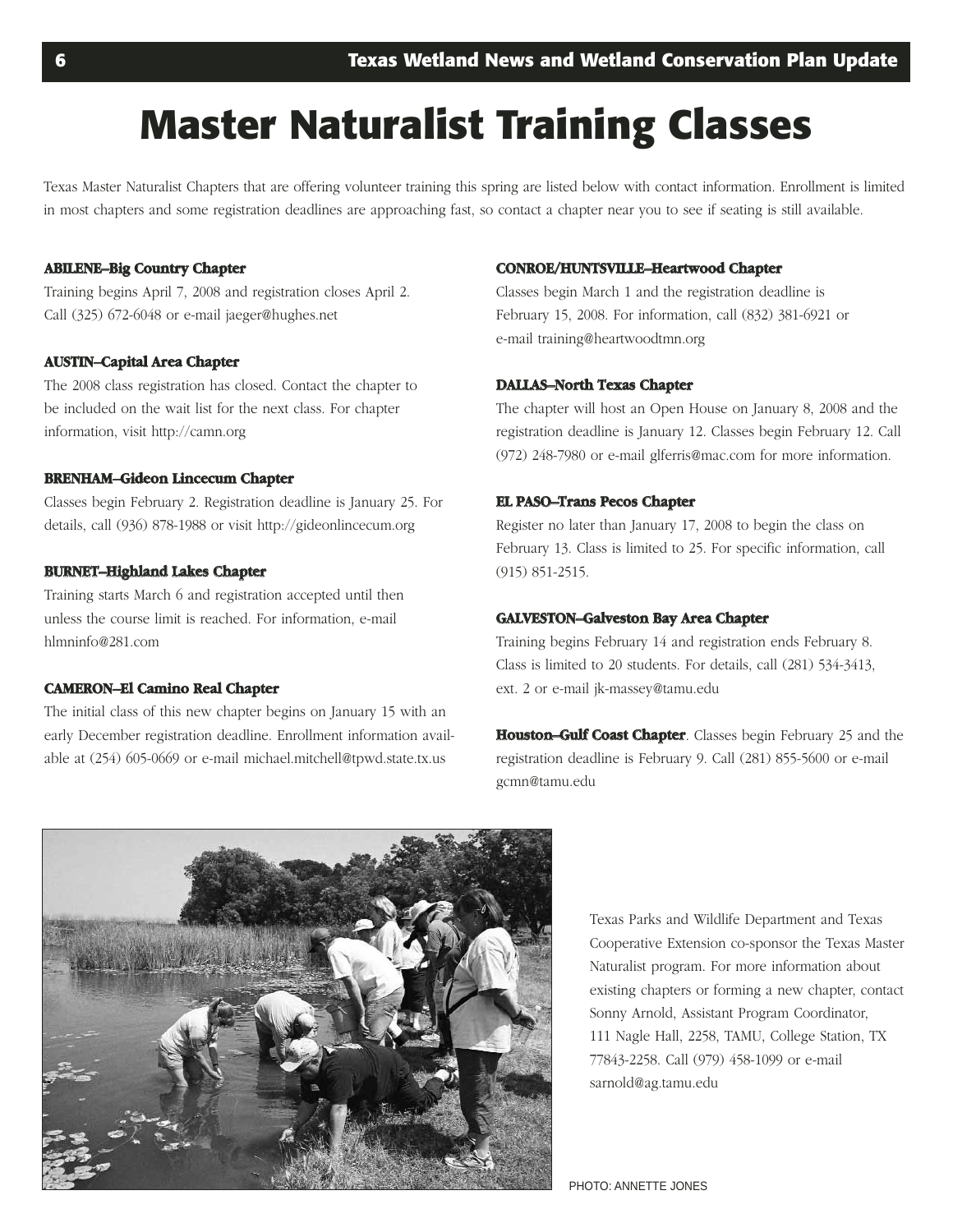## **Master Naturalist Training Classes**

#### **JEFFERSON–Cypress Basin Chapter**

This new chapter starts classes on February 7 and needs applications no later than February 1. Details available by calling (903) 679-9817 or e-mail bwbailey1@peoplepc.com

#### **LUBBOCK–South Plains Chapter**

The first class is set for January 17 with a registration deadline set for January 11. More information available by calling (806) 785-5079 or e-mail samcwhitehead@nts-online.net

#### **MIDLAND–L al no Estacado Chapter MIDLAND–Llano**

Classes begin January 19 and your registration is needed by January 5. Details available by e-mail at lsh@lyntegar.com

#### **NAVASOTA–Cinco Tierra Chapter**

Training starts January 12 and the registration deadline is January 1. More information is available by calling (936) 825-9242 or e-mail cinco\_tierra@yahoo.com

#### **PLANO–Blackland Prairie Chapter**

The first class is set for February 13 and applications due by February 1. Call (972) 248-6283 or e-mail svevans@sbcglobal.net for information.

**ROCKPORT–Mid Coast Chapter**. Training begins February 9. For dates and information, call (979) 245-4100 or visit http://midcoast.tamu.edu

**SAN ANTONIO–Alamo Area Chapter** . Classes start February 28 with applications accepted until February 1. For information, call (210) 842-7967 or e-mail pball0908@earthlink.net

#### **SAN BENITO–Rio Grande Valley Chapter**

Training begins February 6 with a registration deadline on January 25. Call (956) 361-8236, e-mail fwiseman@rgv.rr.com or visit the chapter Web site at www.rgvctmn.org

#### **SAN MARCOS–Hays County Chapter**

Classes begin in February. For details, e-mail jcheath42@msn.com

**TYLER–East Texas Chapter** . Classes begin January 19 and registration ends January 11. Call (903) 849-2939 or e-mail: genedgordon@aol.com

#### **WACO–Heart of Texas Chapter**

Training begins January 19 with a registration deadline of January 4. For details, call (254) 848-9654 or e-mail noras@ci.waco.tx.us

#### **WICHITA FALLS–Rolling Plains Chapter**

Training begins March 25 with the registration deadline on March 14. For details, contact Mark Howell at (940) 766-2383 or e-mail mark.howell@tpwd.state.tx.us

#### **WANT TO GET ON THE MAILING LIST?**

Send your name and physical mailing address to jennifer.key@tpwd.state.tx.us to receive *Texas Wetland News* twice a year free of charge.

#### **HAVE AN ARTICLE YOU'D LIKE TO SUBMIT?**

If you would like to submit an article or announcement concerning wetland-related activities, initiatives, or workshops\* for the next *Texas Wetland News*, please e-mail the editor at: jennifer.key@tpwd.state.tx.us

*\*Please note that the newsletter cannot include announcements of for-fee seminars or workshops for which Texas Parks and Wildlife Department is not a sponsor.* 

### **QUESTIONS OR COMMENTS?**

Your input is a valuable resource and we're always open to suggestions.

#### **Jennifer Key**

**Inland Fisheries Division 4200 Smith School Road Austin, Texas 78744 jennifer.key@tpwd.state.tx.us**